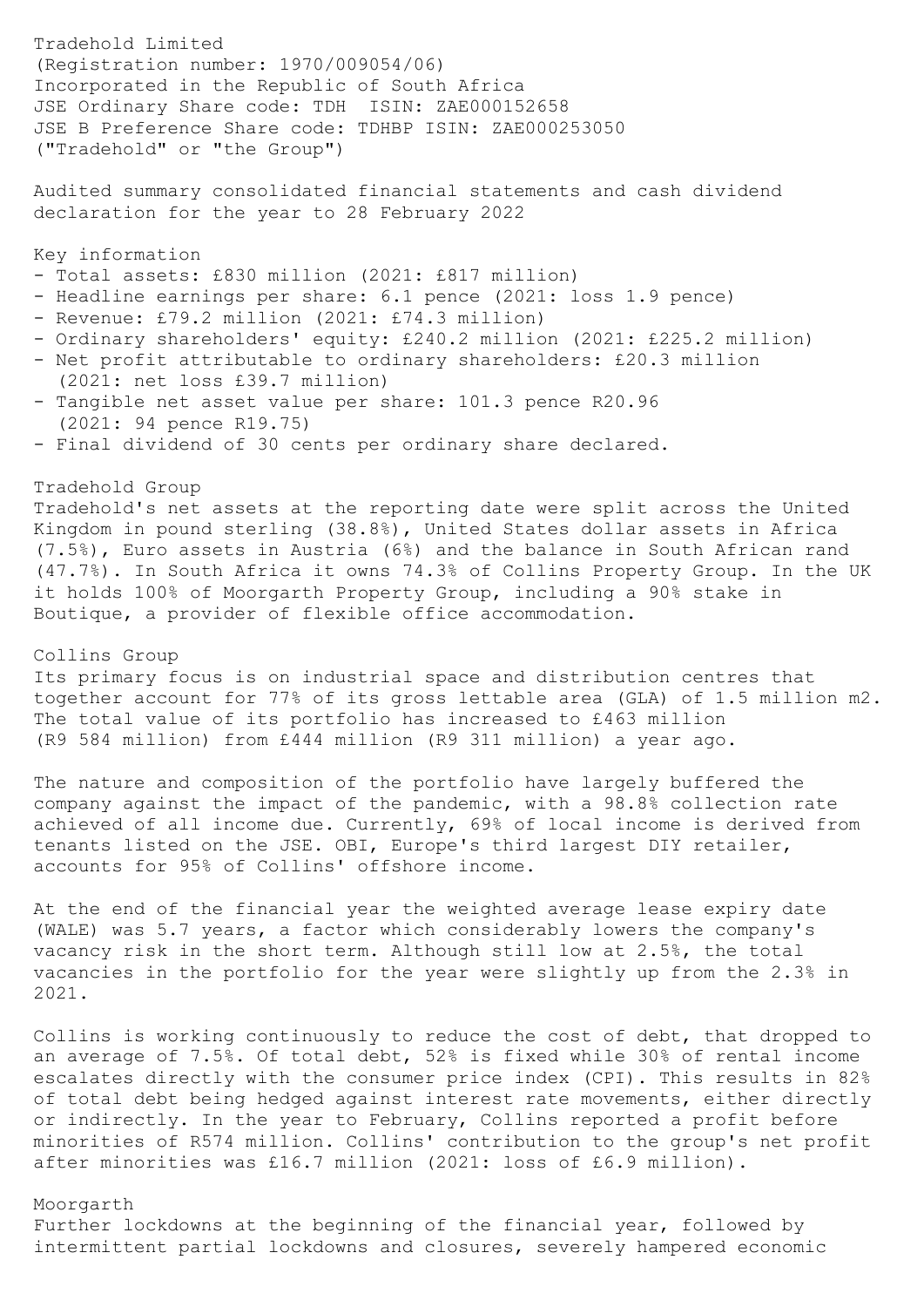recovery. Emergency strategies embedded at the start of the pandemic in 2020 to minimise capital spend and reduce operating costs while implementing innovative ways of driving sales and revenue, continued during the year.

Moorgarth managed to collect more than 90% of all rent due across the portfolio. It continued servicing all its debt in full for the reporting period and contributed £4.3 million to the group's net profit.

With shopping centres having proven particularly vulnerable to changes in global retail trends, Moorgarth has continued its efforts to reduce its exposure to retail, now representing 51% of the total value of the portfolio including joint ventures. The balance comprises mostly commercial properties.

The pending sale of its major co-owned retail complex in Reading near London has progressed slower than expected. Income from its other major shopping centre, Market Place Bolton in Greater Manchester, was considerably curtailed by the insolvency of its anchor tenant, Debenhams, in May 2021.

## Boutique

Boutique provides flexible office accommodation in 33 buildings in London, Oxford and Birmingham, five of which are owned by Moorgarth, who are seeking to acquire more properties suited to Boutique's needs. It ended the year with a loss of £697 000.

Management's positive outlook for the future is supported also by the noticeable shift in the number of existing clients looking to expand the space they occupy at present.

During the full year Boutique remained cash-positive as it has throughout the pandemic and was able to meet all its debt obligations without any additional borrowing.

# Outlook Although the effects of the pandemic are slowly beginning to diminish, new challenges are facing our operations in South Africa as well as the UK.

Collins, largely focused on KZN, had nine properties affected by the recent devastating floods in that province. Although the damages are still being assessed, Collins is adequately insured against any loss.

As far as the UK is concerned, its recovery, as with many countries, is being hampered by inflation, continuing trading issues following Brexit and now the war in Ukraine. The group's management teams, toughened by the enormous challenges of the pandemic, will continue to restructure its portfolio and repurpose assets to adapt to the changing market.

Boutique finds itself in a good space in a growing market for flexible office accommodation that can be rapidly tailored to specific tenant needs. The UK businesses will work closely together to find new opportunities for growth and expansion.

## Ordinary share cash dividend

The board of directors of Tradehold (the "Board") declared a gross cash dividend of 30 cents per ordinary share on 23 May 2022. The cash used for this purpose is Tradehold's share of the distributions made by the Collins Group every six months in terms of the agreement with its minority shareholders. The dividend will reduce Tradehold's stated capital.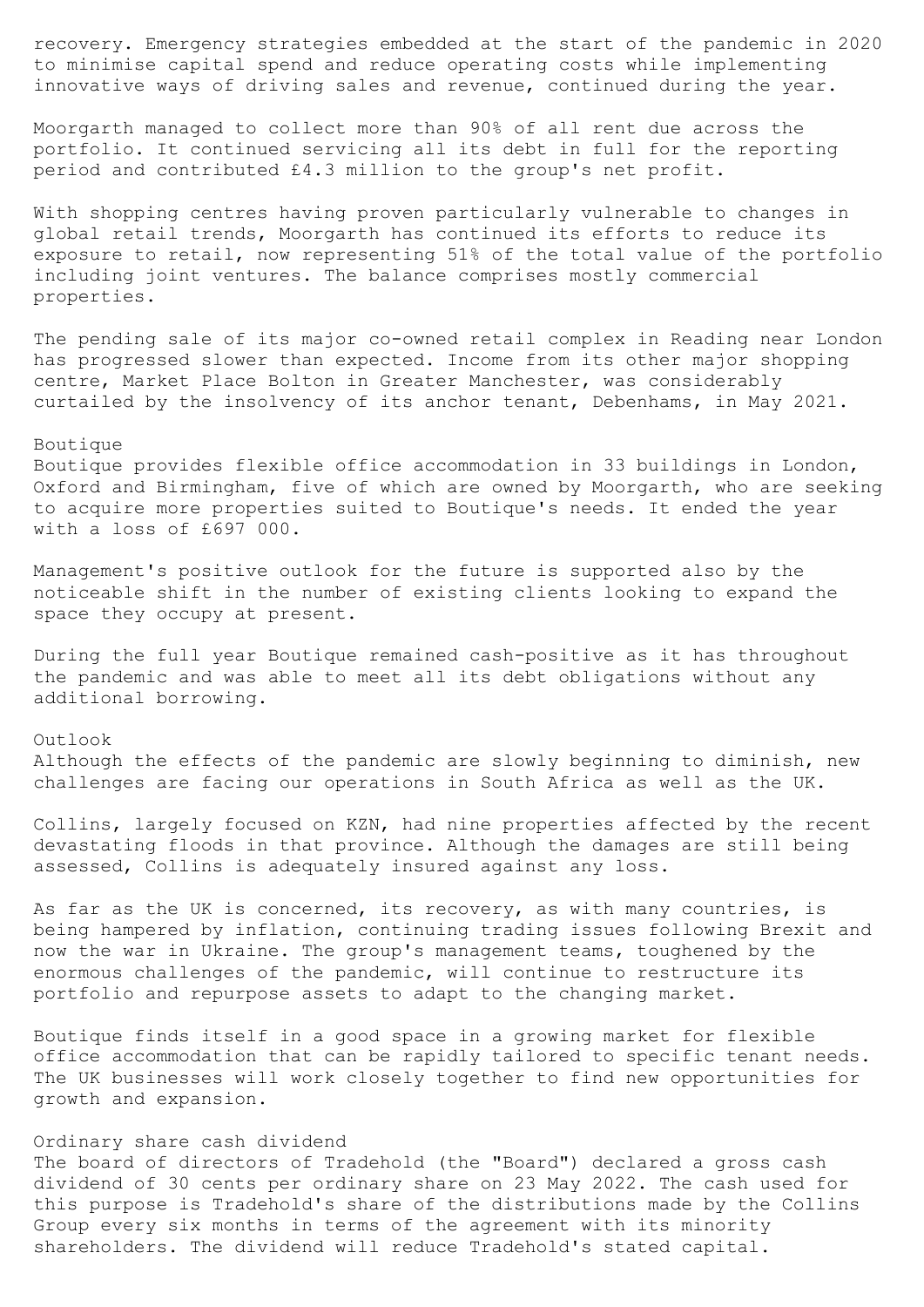The distribution constitutes a foreign dividend as defined in section 1 of the Income Tax Act ("ITA") and is a dividend for purposes of dividends tax ("DT"), since the shares are listed on the JSE Limited.

An exemption from DT is provided for in the ITA in respect of foreign dividends paid to a South African company and to a non-resident to the extent that it is paid in respect of listed shares, provided certain administrative procedures are complied with.

The ITA further provides for an exemption from income tax in respect of foreign dividends received or accrued in respect of listed shares.

In terms of the ITA, DT of 20% has been withheld for those shareholders who are not exempt from DT. Shareholders who are not exempt from DT will therefore receive a net dividend of 24 cents per ordinary share.

Tradehold has 261 346 570 ordinary shares in issue. Its income tax reference number is 9725/126/71/9.

| The salient dates for the dividend are as follows: |                        |  |  |
|----------------------------------------------------|------------------------|--|--|
| Declaration date                                   | Monday, 23 May 2022    |  |  |
| Last date to trade cum dividend                    | Tuesday, 7 June 2022   |  |  |
| Date trading commences ex dividend                 | Wednesday, 8 June 2022 |  |  |
| Record date                                        | Friday, 10 June 2022   |  |  |
| Date of payment to shareholders                    | Monday, 13 June 2022   |  |  |

Share certificates may not be dematerialised or rematerialised between Wednesday, 8 June 2022, and Friday, 10 June 2022, both days inclusive.

| CH Wiese | KL Nordier |
|----------|------------|
| Chairman | Director   |

23 May 2022

#### FULL ANNOUNCEMENT

The contents of this announcement is the responsibility of the directors of Tradehold Limited. It is only a summary of the information contained in the complete audited summary consolidated financial statements for the year to 28 February 2022 ("Full Announcement"). Any investment decisions by investors and shareholders should be based on consideration of the Full Announcement published on SENS on Monday, 23 May 2022 which is available at the following link: https://senspdf.jse.co.za/documents/2022/jse/isse/tdh/YE2022.pdf and on Tradehold's website at www.tradehold.co.za. Copies of the Full Announcement are available for inspection and may be requested at no charge from Tradehold's registered office at Leinster Hall, 7 Weltevreden Street,

Gardens 8005, or from that of its sponsor, Questco Corporate Advisory (Pty) Ltd, Ground Floor, Block C, Investment Place, 10th Road, Hyde Park, 2196 at no charge, from Monday to Friday during office hours.

These annual results have been audited by the Company's auditors, PricewaterhouseCoopers Inc. who expressed an unmodified audit opinion thereon. That report also includes communication of key audit matters. This opinion is available, along with the annual financial statements on the Company's website at www.tradehold.co.za.

DIRECTORS AND ADMINISTRATION